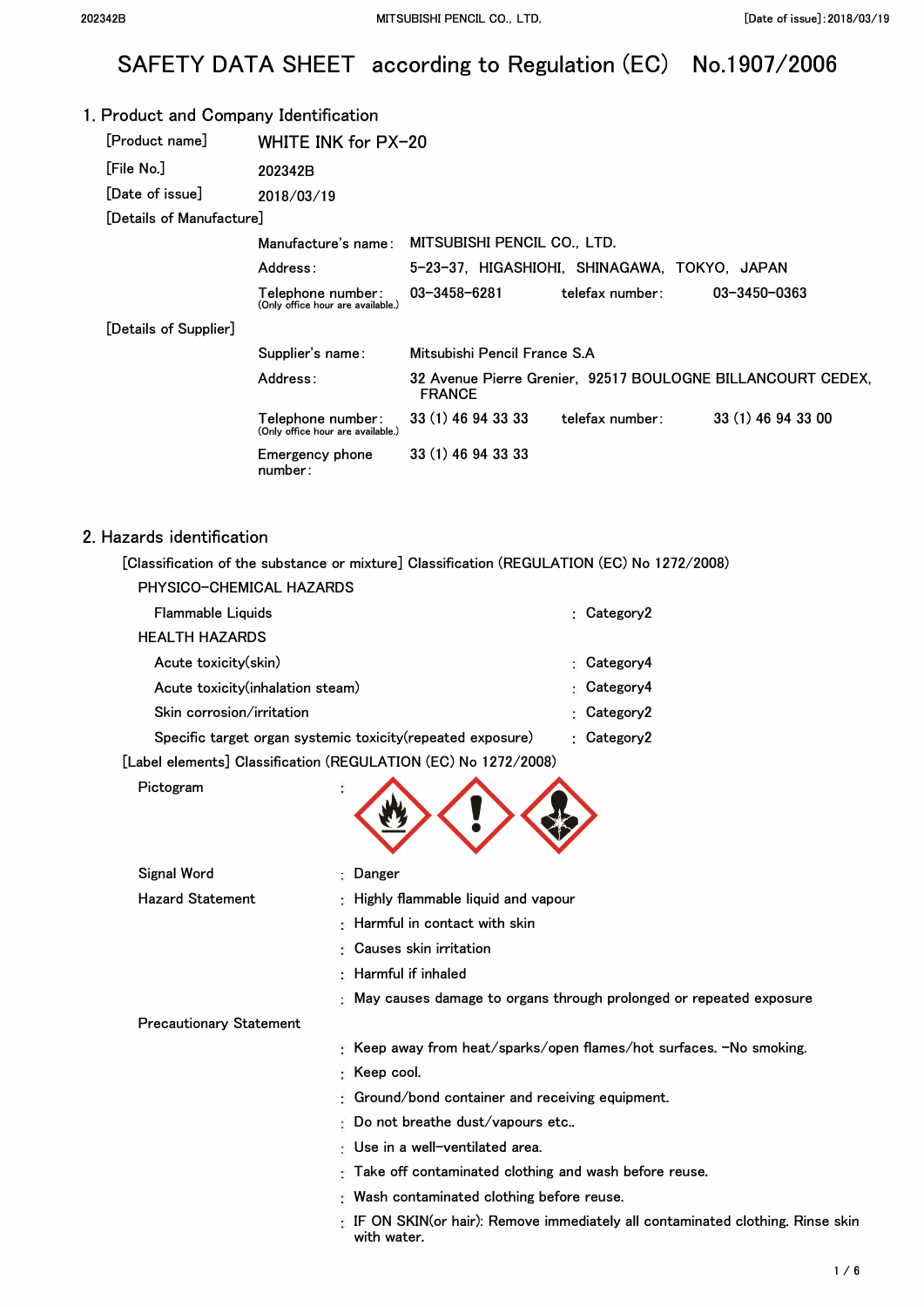| 202342B         | MITSUBISHI PENCIL CO., LTD.                                                                                                                          | [Date of issue]: 2018/03/19 |
|-----------------|------------------------------------------------------------------------------------------------------------------------------------------------------|-----------------------------|
|                 | $\pm$ If skin irritation occurs: Get medical advice/attention.                                                                                       |                             |
|                 | : In case of fire: Use appropriate means for fire extinguishing in accordance with<br>all current regulations and standards.                         |                             |
|                 | : IF ON SKIN:Wash with plenty of soap and water.Get immediate medical<br>advaice/attention.                                                          |                             |
|                 | : IF INHALED:Remove victim to fresh air and keep at rest in a position<br>comfortable for breathing Get medical advice/attention if you feel unwell. |                             |
|                 | : Store in a well-ventilated place. Keep cool.                                                                                                       |                             |
|                 | : Dispose in accordance with all current regulations and standards.                                                                                  |                             |
| ้Other hazardsไ | No information available.                                                                                                                            |                             |

## 3. Composition/information on ingredients

| [The chemical product is a substance or a mixture] |                   | Mixture                  |                                                                                        |
|----------------------------------------------------|-------------------|--------------------------|----------------------------------------------------------------------------------------|
| [Chemical nature]                                  | [Component parts] | Ink                      |                                                                                        |
| Chemical name                                      | Cas No            | Concentration range(wt%) | Classification<br>(REGULATION (EC) No<br>1272/2008)                                    |
| Titanium dioxide                                   | 13463-67-7        | $30 - 50$                |                                                                                        |
| Xylenes                                            | $1330 - 20 - 7$   | $30 - 50$                | $Flam$ . Lig.3; $H226$<br>Acute Tox 4: H332<br>Acute Tox 4: H312<br>Skin Irrit 2: H315 |
| Ethylbenzene                                       | $100 - 41 - 4$    | $\leq 10$                | Flam. Lig.2; H225<br>Acute Tox 4: H332<br>Asp. Tox 1: H304<br>STOT RE2; H373           |

## 4 First aid measures

| [Description of first aid measures]                           |                                                                                                              |
|---------------------------------------------------------------|--------------------------------------------------------------------------------------------------------------|
| Eye contact                                                   | : Flush eyes with plenty of water for at least 15 minutes.                                                   |
|                                                               | : Take off the contact lens if possible                                                                      |
|                                                               | $:$ Then get medical attention immediately.                                                                  |
| Skin contact                                                  | Wash skin with soap and water for at least 15 minutes while removing<br>contaminated clothing and shoes.     |
|                                                               | : Consult medical advice depending on the symptoms.                                                          |
|                                                               | : Thoroughly clean and dry contaminated clothing and shoes before reuse.                                     |
| Ingestion                                                     | : Consult medical advice, and show the SDS to physician.                                                     |
|                                                               | : Never give anything by mouth. If vomiting occurs, keep head lower than hips to<br>help prevent aspiration. |
| Inhalation                                                    | Remove from exposure area to fresh air immediately. Give artificial respiration if<br>not breathing          |
|                                                               | : Consult medical advice, and show the SDS to physician.                                                     |
| [Most important symptoms and effects, both acute and delayed] |                                                                                                              |
|                                                               | No information available.                                                                                    |
|                                                               | [Indication of any immediate medical attention and special treatment ${\sf needed}$ ]                        |
|                                                               | No information available.                                                                                    |
|                                                               |                                                                                                              |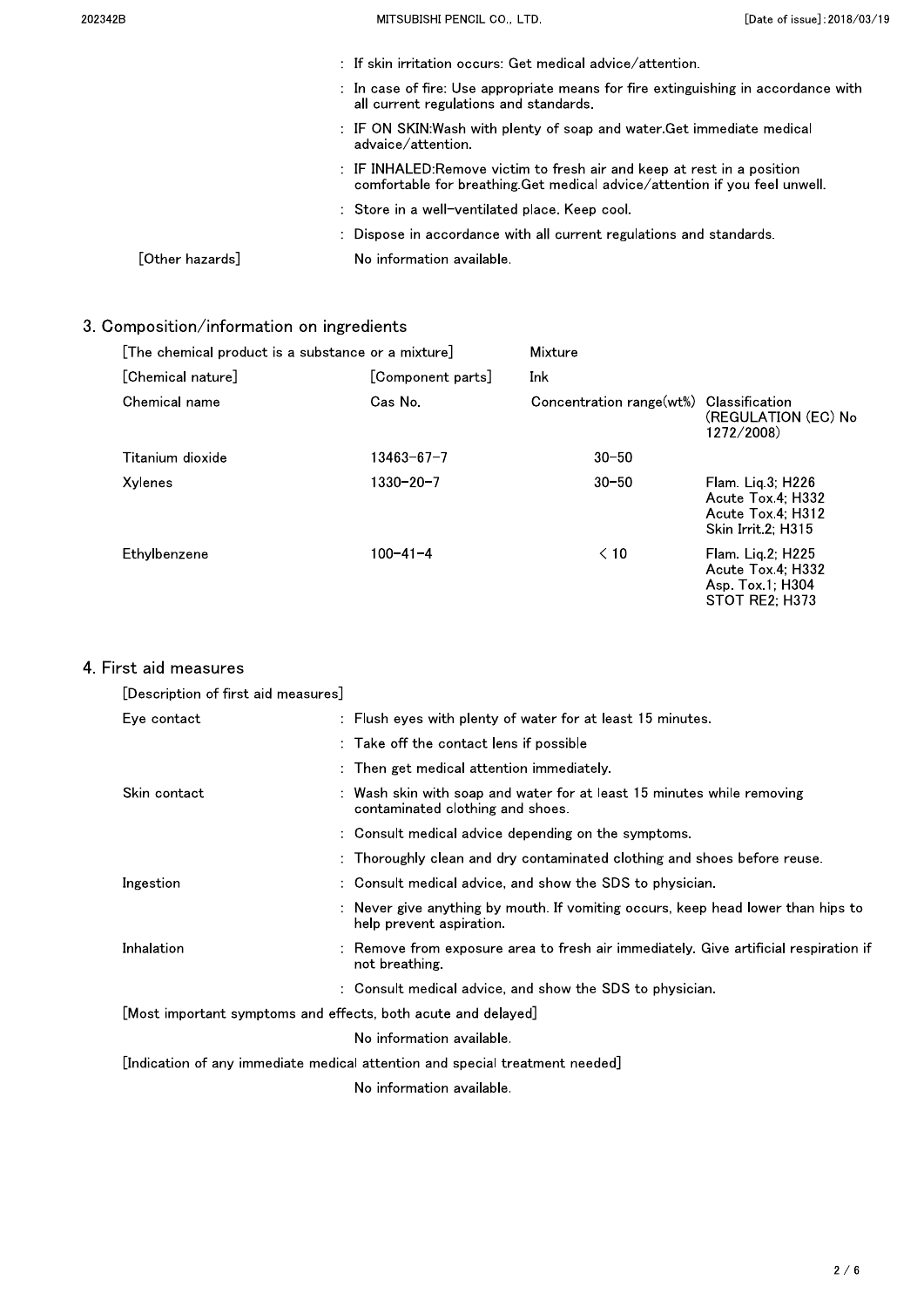### 5. Firefighting measures

| [Extinguishing media]                                   | Regular dry chemical, carbon dioxide, water, regular foam                                            |
|---------------------------------------------------------|------------------------------------------------------------------------------------------------------|
| [Special hazards arising from the substance or mixture] |                                                                                                      |
|                                                         | No further relevant information available.                                                           |
| [Advice for firefighters]                               | Stay upwind and keep out of low areas and avoid inhalation of material or<br>combustion by-products. |
|                                                         | Wear suitable protective equipment.                                                                  |
|                                                         |                                                                                                      |

#### 6. Accidental release measures

| [Personal precautions, protective equipment and emergency procedures]                                         |
|---------------------------------------------------------------------------------------------------------------|
| Rope off the area to contain the leak and prohibit entrance except for<br>authorized persons.                 |
| Wear appropriate protection gear.                                                                             |
| Do not work in the leeward.                                                                                   |
| Collect leaked material in empty container after leading outflow to a safe area<br>containing earth and sand. |
| Do not allow leaked material to pollute rivers, lakes, etc.                                                   |
| [Methods and material for containment and cleaning up]                                                        |
| Wipe off by dry cloth and wash with water.                                                                    |
| Dispose of pollution or waste in accordance with national, state and local<br>regulations.                    |
| No information available.                                                                                     |
|                                                                                                               |

#### 7. Handling and storage

| [Precautions for safe handling]                                |                                                                                                |
|----------------------------------------------------------------|------------------------------------------------------------------------------------------------|
|                                                                | Do not lick or swallow the ink                                                                 |
|                                                                | Avoid contact with skin and eyes.                                                              |
|                                                                | Ventilate the room in case of using and don't breathe the vapor.                               |
|                                                                | Recap after use, and keep out of the reach of childrens.                                       |
| [Conditions for safe storage, including any incompatibilities] |                                                                                                |
|                                                                | Keep away from oxidizing materials, ignition sources, high temperature and<br>direct sunlight. |
|                                                                | Use a container to fill up at the time of shipment.                                            |
|                                                                | Recommended temperature : 0-40°C                                                               |
| $[Specific$ end $use(s)]$                                      | No information available.                                                                      |

## 8. Exposure controls/personal protection

#### [Control parameters]

| Chemical name    | OSHA                     | ACGIH                          |
|------------------|--------------------------|--------------------------------|
| Titanium dioxide | $\overline{\phantom{0}}$ | (TWA)10mg/m3                   |
| Xylenes          | $\overline{\phantom{0}}$ | $(TWA)100$ ppm<br>(STEL)150ppm |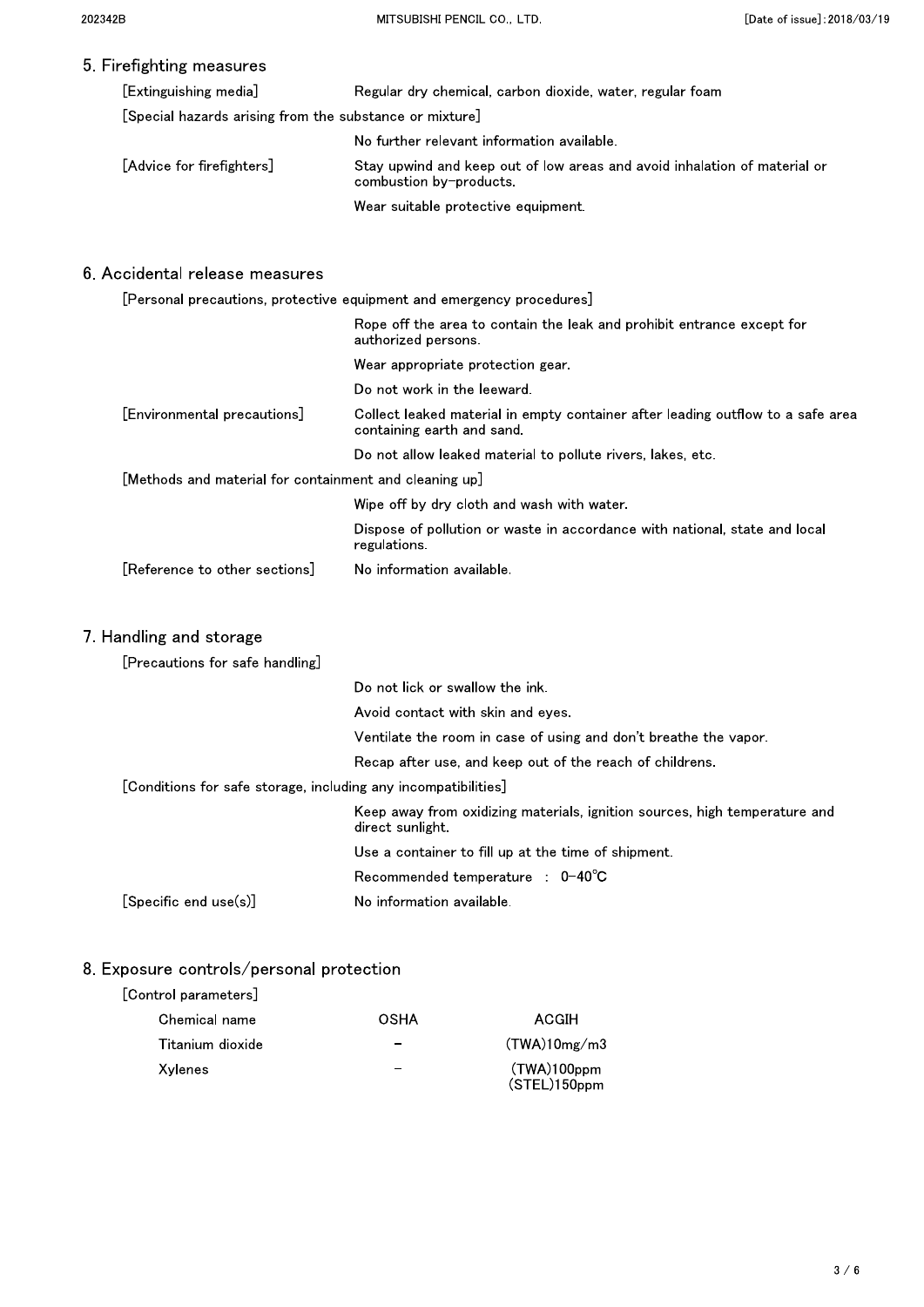| Exposure controls      |                                                                                                           |
|------------------------|-----------------------------------------------------------------------------------------------------------|
| Protective equipment   | : Ventilate the room in case of using it and don't<br>breathe the vapor. Do mechanical exhaust as needed. |
| Respiratory protection | : Wear a tool for protection for breathing by all means.                                                  |
| Hands protection       | : Wear solvent-resistant-related protection gloves by<br>all means.                                       |
| Eve protection         | : Wear protection glasses by all means.                                                                   |
| Skin protection        | : Wear solvent-resistant-related protection clothes by<br>all means.                                      |

## 9. Physical and chemical properties

| [Information on basic physical and chemical properties] |                                                              |  |  |
|---------------------------------------------------------|--------------------------------------------------------------|--|--|
| Color                                                   | : White                                                      |  |  |
| State                                                   | : Liquid                                                     |  |  |
| Odor                                                    | : Aromatic odor                                              |  |  |
| рH                                                      | $:$ No information available.                                |  |  |
| Boiling point                                           | : No information available. [Ethylbenzene 136.0 °C]          |  |  |
| Melting point                                           | : No information available.                                  |  |  |
| Flash point                                             | : No information available [Ethylbenzene 18.0 $^{\circ}$ C]  |  |  |
| Autoignition temperature                                | : No information available. [Ethylbenzene $432.0^{\circ}$ C] |  |  |
| <b>Explosion limits</b>                                 | $:$ No information available.                                |  |  |
| Vapor density(air=1)                                    | $:$ No information available.                                |  |  |
| Density                                                 | : about13                                                    |  |  |
| Solubility in water                                     | $:$ insoluble                                                |  |  |
| Evaporation rate                                        | $:$ No information available.                                |  |  |
| [Other information]                                     | No information available.                                    |  |  |
|                                                         |                                                              |  |  |

## 10. Stability and reactivity

| [Chemical stability]                 | This mixture is stable in normal temperature, a condition of the pressure. |  |
|--------------------------------------|----------------------------------------------------------------------------|--|
| [Reactivity]                         | No data available.                                                         |  |
| [Conditions to avoid]                | Avoid heat, flames, sparks and other sources of ignition.                  |  |
|                                      | Avoid direct sunlight and high temperature.                                |  |
| [Incompatible materials]             | No information available.                                                  |  |
| [Hazardous decomposition products]   | No information available.                                                  |  |
| [Possibility of hazardous reactions] | No information available.                                                  |  |

## 11. Toxicological information

| [Information on toxicological effects] |                                                     |  |  |
|----------------------------------------|-----------------------------------------------------|--|--|
| Acute toxicity(oral)                   |                                                     |  |  |
| Classification not possible            | $\therefore$ No information available.              |  |  |
| Acute toxicity(skin)<br>Category4      | : $1000 \leq LDS0 \leq 2000$ mg/kg (estimate value) |  |  |
| Acute toxicity(inhalation:vapours)     |                                                     |  |  |
| Category4                              | : $10 \lt$ LC50 $\lt$ 20 mg/L (estimate value)      |  |  |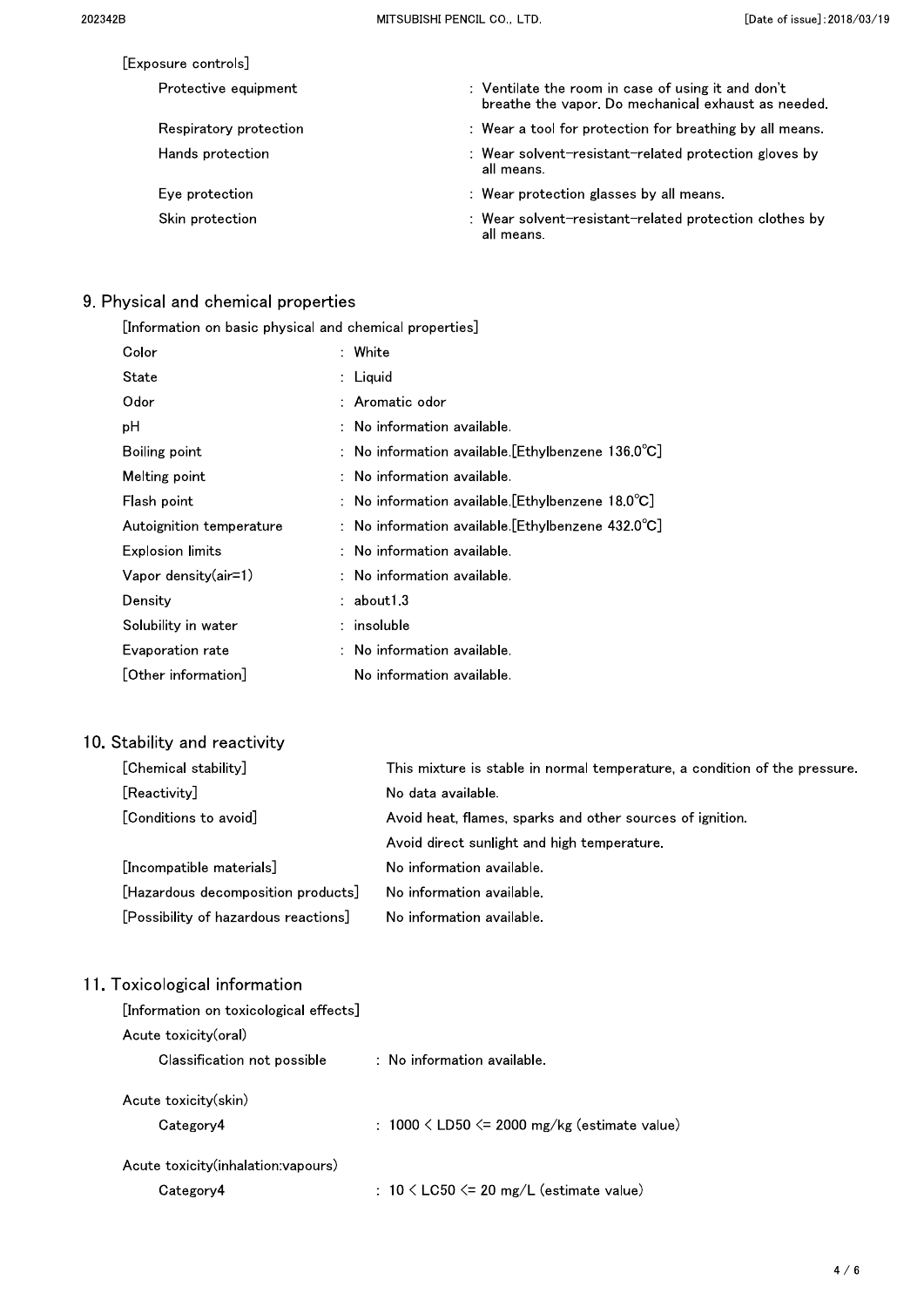| Skin corrosion/irritation                                   |                           |  |
|-------------------------------------------------------------|---------------------------|--|
| Xylenes                                                     | : Category2               |  |
| Serious eye damage/Eye Irritation                           |                           |  |
| No information available.                                   |                           |  |
| Respiratory sensitizer                                      |                           |  |
| No information available.                                   |                           |  |
| Skin sensitizer                                             |                           |  |
| No information available.                                   |                           |  |
| Germ cell mutagenicity                                      |                           |  |
| No information available.                                   |                           |  |
| Carcinogenicity                                             |                           |  |
| No information available.                                   |                           |  |
| Toxic to reproduction                                       |                           |  |
| No information available.                                   |                           |  |
| Specific target organ systemic toxicity(single exposure)    |                           |  |
| No information available.                                   |                           |  |
| Specific target organ systemic toxicity (repeated exposure) |                           |  |
| Ethylbenzene                                                | : Category2               |  |
| Aspiration hazard                                           |                           |  |
| No information available.                                   |                           |  |
| Hazard to the Aquatic Environment (Acute)                   |                           |  |
| No information available.                                   |                           |  |
| Hazard to the Aquatic Environment (Chronic)                 |                           |  |
| No information available.                                   |                           |  |
| 12. Ecological information                                  |                           |  |
| [Toxicity for fish]                                         | No information available. |  |
| [Toxicity for crustaceans]                                  | No information available. |  |
| [Toxicity for algae]                                        | No information available. |  |
| [Persistence and degradability]                             |                           |  |

|                                      | No information available. |  |
|--------------------------------------|---------------------------|--|
| [Bioaccumulative potential]          | No information available. |  |
| [Mobility in soil]                   | No information available. |  |
| [Results of PBT and vPvB assessment] |                           |  |
|                                      | No information available. |  |
| [Other adverse effects]              | No information available. |  |